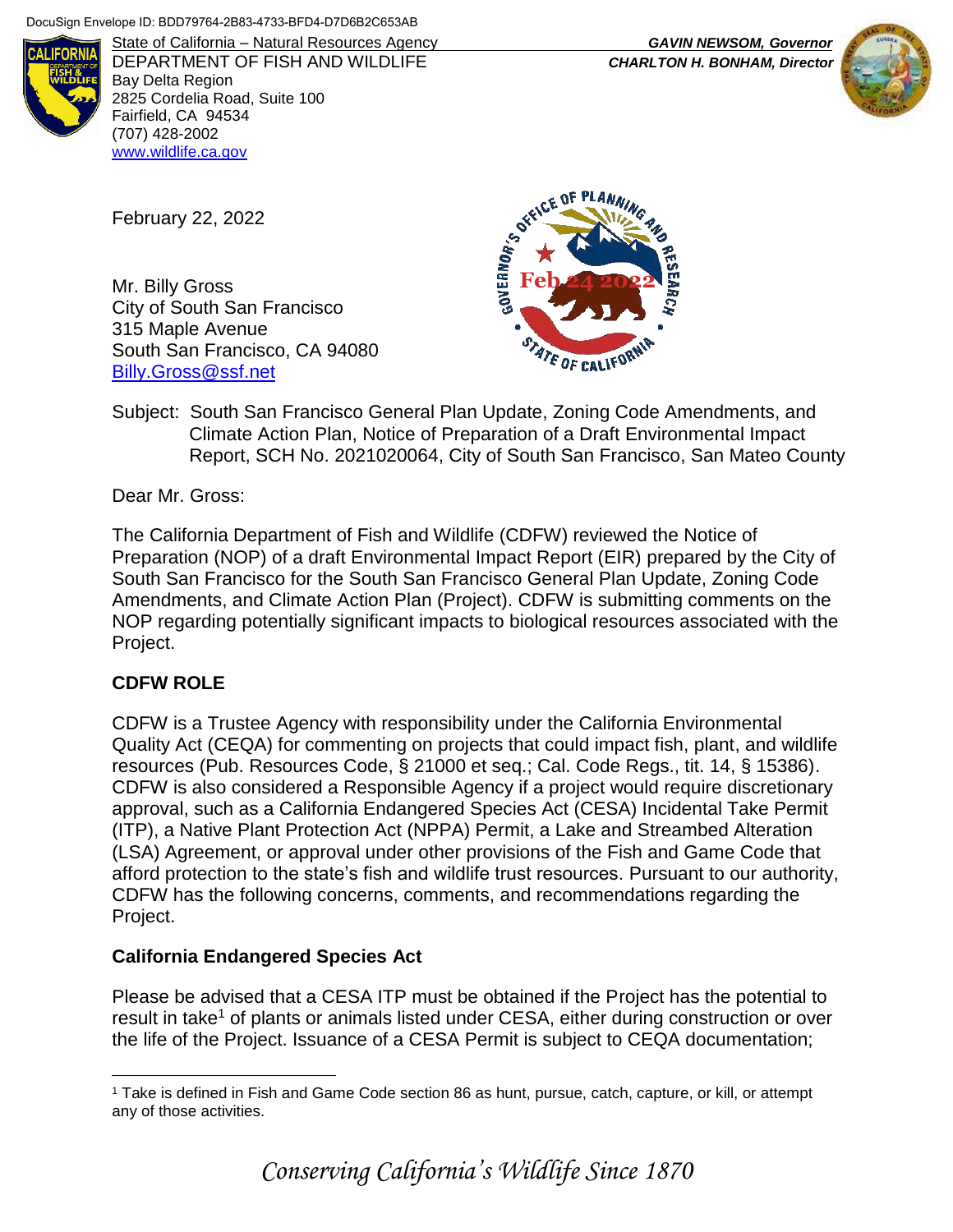Mr. Billy Gross City of South San Francisco February 22, 2022 Page 2 of 11

the CEQA document must specify impacts, mitigation measures, and a mitigation monitoring and reporting program. If the Project will impact CESA listed species, early consultation is encouraged, as significant modification to the Project and mitigation measures may be required to obtain a CESA ITP.

CEQA requires a Mandatory Finding of Significance if a project is likely to substantially restrict the range or reduce the population of a threatened or endangered species (Pub. Resources Code, §§ 21001, subd. (c), 21083; CEQA Guidelines, §§ 15380, 15064, and 15065). Impacts must be avoided or mitigated to less-than-significant levels unless the CEQA Lead Agency makes and supports Findings of Overriding Consideration (FOC). The Lead Agency's FOC does not eliminate the project proponent's obligation to comply with CESA.

### **Lake and Streambed Alteration Agreement**

CDFW requires an LSA Notification, pursuant to Fish and Game Code section 1600 et seq., for Project activities affecting lakes or streams and associated riparian habitat. Notification is required for any activity that may substantially divert or obstruct the natural flow; change or use material from the bed, channel, or bank including associated riparian or wetland resources; or deposit or dispose of material where it may pass into a river, lake, or stream. Work within ephemeral streams, washes, watercourses with a subsurface flow, and floodplains are subject to notification requirements. CDFW, as a Responsible Agency, will consider the CEQA document for the Project and may issue an LSA Agreement. CDFW may not execute the final LSA Agreement until it has complied with CEQA as a Responsible Agency.

### **Migratory Birds and Raptors**

CDFW has authority over actions that may disturb or destroy active nest sites or take birds. Fish and Game Code sections 3503, 3503.5, and 3513 protect birds, their eggs, and nests. Fully protected species may not be taken or possessed at any time (Fish and Game Code, § 3511). Migratory birds are also protected under the federal Migratory Bird Treaty Act.

### **PROJECT LOCATION**

The Project is located in the City of South San Francisco, in San Mateo County, California. The City is located in a basin bounded by the San Bruno Mountains to the north, the Pacific Coast Ranges to the west, and the San Francisco Bay to the east. The City is bordered by the City of Brisbane to the north, Daly City, City of Pacifica, and the Town of Colma to the west, and the City of San Bruno to the south. San Francisco International Airport is located immediately to the south but falls within City and County of San Francisco's jurisdictional boundaries.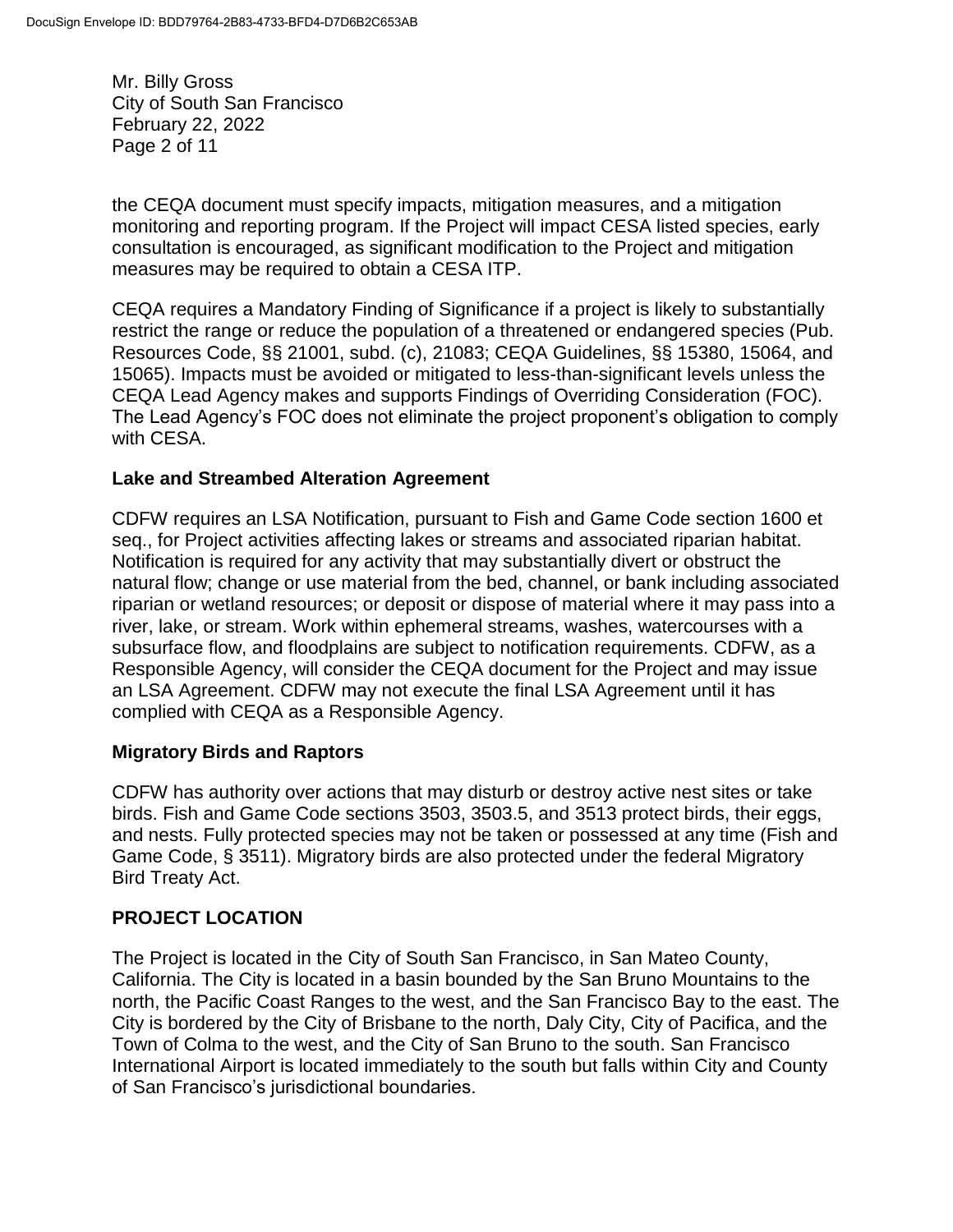Mr. Billy Gross City of South San Francisco February 22, 2022 Page 3 of 11

## **PROJECT DESCRIPTION**

The proposed Project consists of the South San Francisco General Plan Update, Zoning Code Amendments, and Climate Action Plan. The General Plan Update is a forward-looking document that will serve as the blueprint for the City's vision through the year 2040. The goals, policies, and actions in the proposed General Plan Update will serve as a compass for decision-makers and will shape future plans and actions of the City. The City's comprehensive General Plan was initially prepared in 1999. The City's Housing Element was certified in 2015 and is valid until 2023. The process of updating the existing Housing Element is underway and is being conducted as part of this General Plan Update. The proposed General Plan Update would replace the 1999 General Plan.

The General Plan Update anticipates approximately 17,531 net new housing units and approximately 80,944 net new employment opportunities by 2040. The Climate Action Plan includes a community-wide inventory of greenhouse gas (GHG) emissions and identifies strategies and measures to reduce GHG emissions generated by existing and future uses in the City to achieve State-mandated targets.

The CEQA Guidelines (Cal. Code Regs., tit. 14, § 15000 et seq.) require that the draft EIR incorporate a full project description, including reasonably foreseeable future phases of the Project, that contains sufficient information to evaluate and review the Project's environmental impact (CEQA Guidelines, §§ 15124 and 15378). Please include a complete description of the following Project components in the project description:

- Footprints of permanent Project features and temporarily impacted areas, such as staging areas and access routes.
- Plans and dimensions for any proposed buildings/structures, ground disturbing activities, fencing, paving, stationary machinery, landscaping, and stormwater systems.
- Operational features of the Project, including level of anticipated human presence (describe seasonal or daily peaks in activity, if relevant), artificial lighting/light reflection, noise, traffic generation, and other features.
- Construction schedule, activities, equipment, and crew sizes.

### **ENVIRONMENTAL SETTING**

The draft EIR should provide sufficient information regarding the environmental setting ("baseline") to understand the project's, and its alternative's (if applicable), potentially significant impacts on the environment (CEQA Guidelines, §§ 15125 and 15360). CDFW recommends that the draft EIR provide baseline habitat assessments for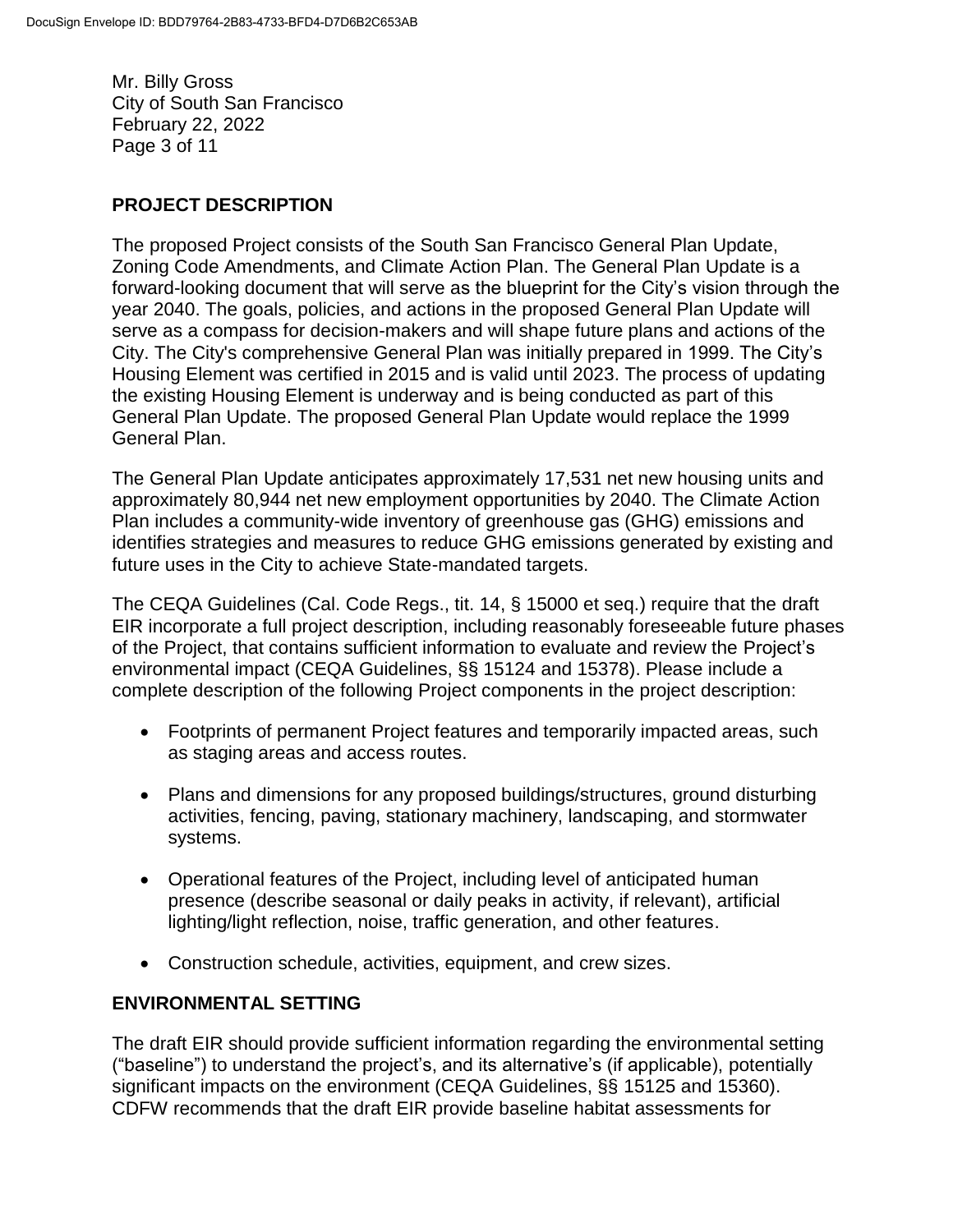Mr. Billy Gross City of South San Francisco February 22, 2022 Page 4 of 11

special-status plant, fish, and wildlife species located and potentially located within the Project area and surrounding lands, including but not limited to all rare, threatened, or endangered species (CEQA Guidelines, § 15380). The draft EIR should describe aquatic habitats, such as wetlands and/or waters of the U.S. or State, and any sensitive natural communities or riparian habitat occurring on or adjacent to the Project site.

The special-status species that have the potential to occur in or near the Project site, include, but are not limited to:

| <b>Common Name</b>                | <b>Scientific Name</b>           | <b>Status</b> |
|-----------------------------------|----------------------------------|---------------|
| San Francisco gartersnake         | Thamnophis sirtalis tetrataenia  | FE, SE, SP    |
| California Ridgway's rail         | Rallus obsoletus obsoletus       | FE, SE        |
| San Francisco common yellowthroat | Geothlypic trichas               | <b>SSC</b>    |
| American peregrine falcon         | Falco peregrines anatum          | <b>SP</b>     |
| Point Reyes horkelia              | Horkelia marinensis              | <b>SR</b>     |
| California red-legged frog        | Rana draytonii                   | FТ            |
| Mission blue butterfly            | Icaricia icarioides missionensis | FE            |
| Callippe silverspot butterfly     | Speyeria callippe callippe       | <b>FE</b>     |
| Longfin smelt                     | Spirinchus thaleichtys           | FC, ST        |
| Nesting birds                     |                                  |               |
| <b>Bats</b>                       |                                  |               |
| Plants                            |                                  |               |
| Aquatic species                   |                                  |               |
| <b>Terrestrial species</b>        |                                  |               |

#### **Notes:**

 $FT =$  federally threatened under ESA;  $FE =$  federally endangered under ESA;  $FC =$  federal candidate for federal listing under  $ESA$ ;  $SE = state$  endangered under  $CESA$ ;  $ST = state$ threatened under CESA;  $SSC =$  state species of special concern;  $SP =$  state listed as fully protected; SR = state rare under the Native Plant Protection Act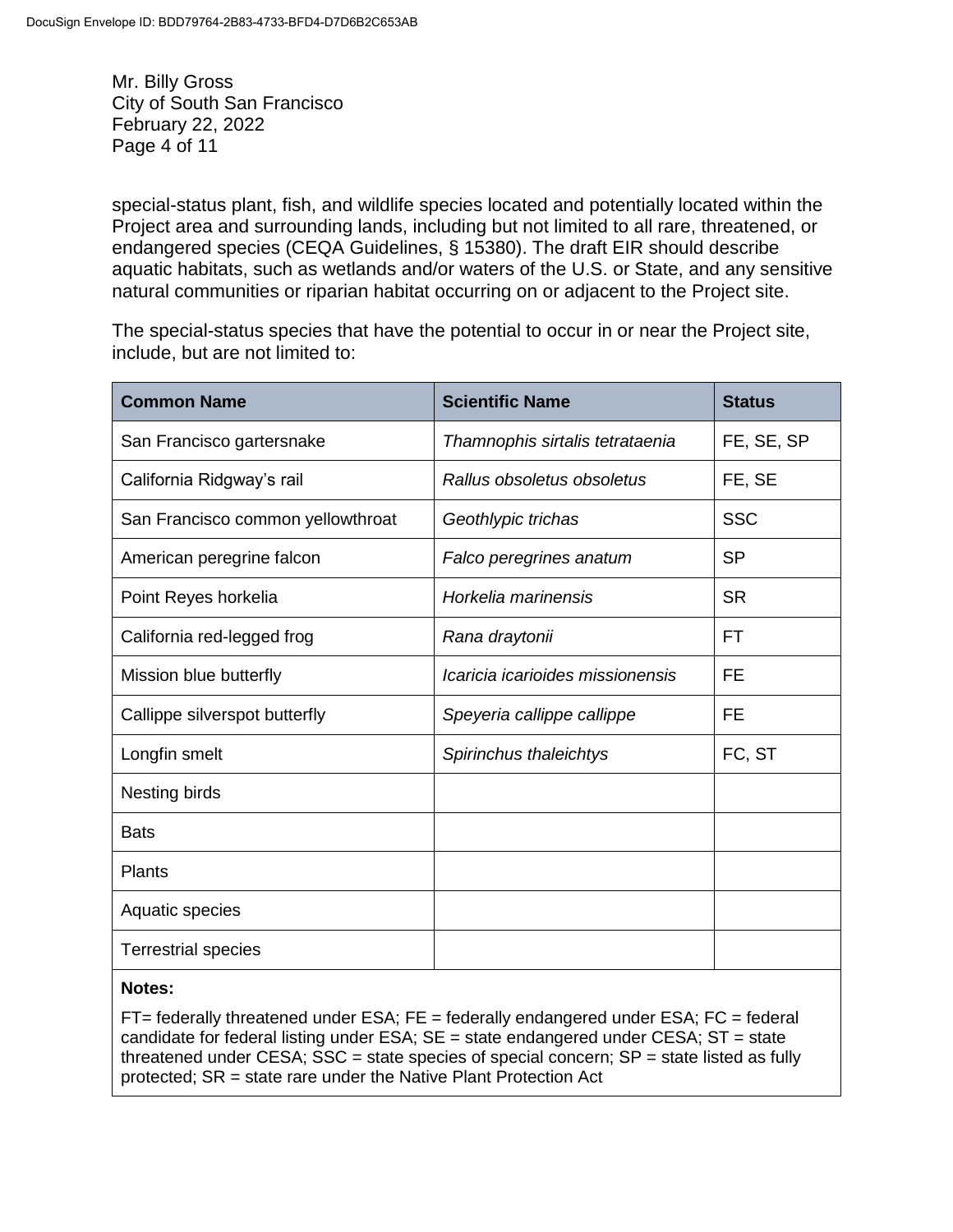Mr. Billy Gross City of South San Francisco February 22, 2022 Page 5 of 11

Habitat descriptions, and the potential for species occurrence, should include information from multiple sources: aerial imagery; historical and recent survey data; field reconnaissance; scientific literature and reports; the U.S. Fish and Wildlife Service's (USFWS) Information, Planning, and Consultation System; and findings from positive occurrence databases such as California Natural Diversity Database (CNDDB). Based on the data and information from the habitat assessment, the draft EIR should adequately assess which special-status species are likely to occur on or near the Project site, and whether they could be impacted by the Project.

CDFW recommends that prior to Project implementation, surveys be conducted for special-status species with potential to occur, following recommended survey protocols if available. Survey and monitoring protocols and guidelines are available at: [https://wildlife.ca.gov/Conservation/Survey-Protocols.](https://wildlife.ca.gov/Conservation/Survey-Protocols)

Botanical surveys for special-status plant species, including those listed by the California Native Plant Society [\(http://www.cnps.org/cnps/rareplants/inventory/\)](http://www.cnps.org/cnps/rareplants/inventory/), must be conducted during the blooming period for all species potentially impacted by the Project within the Project area and adjacent habitats that may be indirectly impacted by, for example, changes to hydrology, and require the identification of reference populations. Please refer to CDFW protocols for surveying and evaluating impacts to rare plants, and survey report requirements, available at: [https://wildlife.ca.gov/Conservation/Plants.](https://wildlife.ca.gov/Conservation/Plants)

### **IMPACT ANALYSIS AND MITIGATION MEASURES**

The draft EIR should include the reasonably foreseeable direct and indirect changes (temporary and permanent) that may occur with implementation of the Project (CEQA Guidelines, §§ 15126, 15126.2, and 15358). This includes evaluating and describing impacts such as:

- Encroachments into riparian habitats, wetlands, or other sensitive areas;
- Potential for impacts to special-status species;
- Loss or modification of breeding, nesting, dispersal and foraging habitat, including vegetation removal, alteration of soils and hydrology, and removal of habitat structural features (e.g., snags, rock outcrops, overhanging banks);
- Permanent and temporary habitat disturbances associated with ground disturbance, noise, lighting, reflection, air pollution, traffic, or human presence; and
- Obstruction of movement corridors, fish passage, or access to water sources and other core habitat features.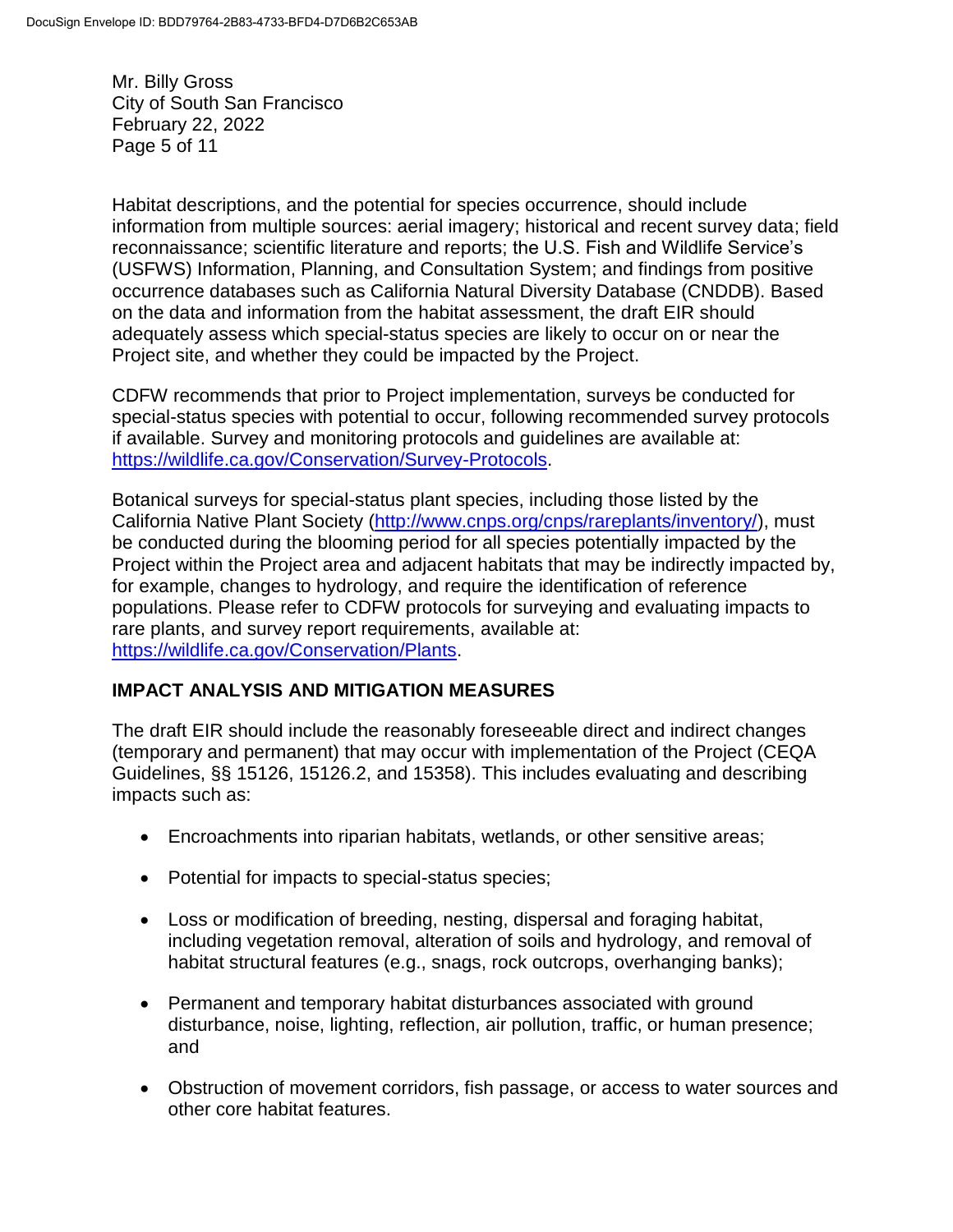Mr. Billy Gross City of South San Francisco February 22, 2022 Page 6 of 11

The draft EIR should also identify reasonably foreseeable future projects in the Project vicinity, disclose any cumulative impacts associated with these projects, determine the significance of each cumulative impact, and assess the significance of the Project's contribution to the impact (CEQA Guidelines, § 15355). Although a project's impacts may be less-than-significant individually, its contributions to a cumulative impact may be considerable; a contribution to a significant cumulative impact, e.g., reduction of habitat for a special-status species should be considered cumulatively considerable.

Based on the comprehensive analysis of the direct, indirect, and cumulative impacts of the Project, the CEQA Guidelines direct the Lead Agency to consider and describe all feasible mitigation measures to avoid potentially significant impacts in the draft EIR and mitigate potentially significant impacts of the Project on the environment (CEQA Guidelines, §§ 15021, 15063, 15071, 15126.4, and 15370). This includes a discussion of impact avoidance and minimization measures for special-status species, which are recommended to be developed in early consultation with CDFW, the USFWS, and the National Marine Fisheries Service. These measures should be incorporated as enforceable Project conditions to reduce impacts to biological resources to less-thansignificant levels.

Fully protected species such as San Francisco garter snake and American peregrine falcon may not be taken or possessed at any time (Fish and Game Code, § 3511, 4700, 5050, and 5515). Therefore, the draft EIR should include measures to ensure complete avoidance of these species.

# **CDFW COMMENTS AND RECOMMENDATIONS**

# **COMMENT 1: Artificial Lighting**

Issue: The Project could increase artificial lighting. Artificial lighting often results in light pollution, which has the potential to significantly and adversely affect biological resources.

Evidence the impact would be significant: Night lighting can disrupt the circadian rhythms of many wildlife species. Many species use photoperiod cues for communication (e.g., bird song; Miller 2006), determining when to begin foraging (Stone et al. 2009), behavior thermoregulation (Beiswenger 1977), and migration (Longcore and Rich 2004). Aquatic species can also be affected, for example, salmonids migration can be slowed or stopped by the presence of artificial lighting (Tabor et al. 2004, Nightingale et al. 2006).

Recommendations to minimize significant impacts: CDFW recommends eliminating all non-essential artificial lighting. If artificial lighting is necessary, CDFW recommends avoiding or limiting the use of artificial lights during the hours of dawn and dusk, when many wildlife species are most active. CDFW also recommends that outdoor lighting be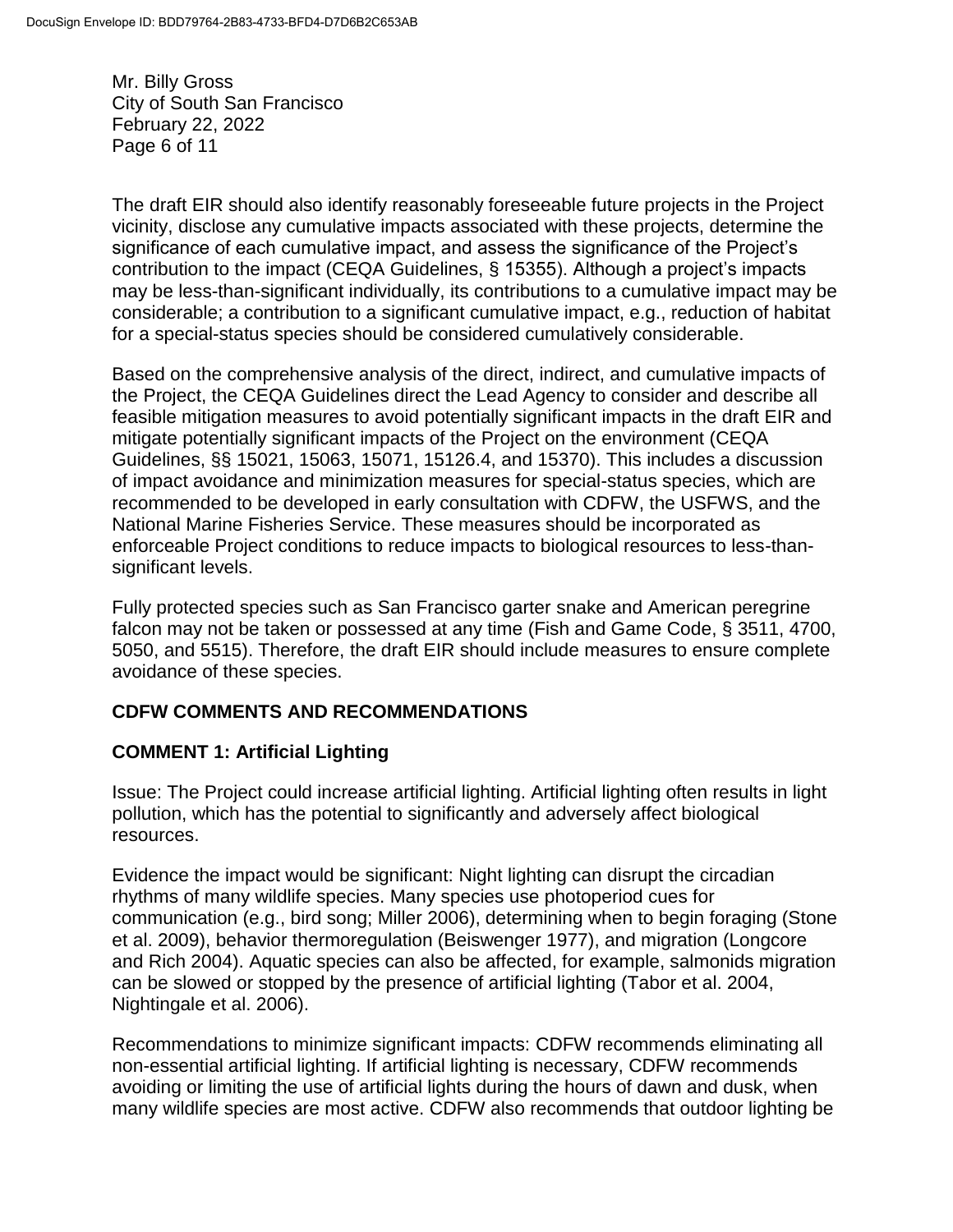Mr. Billy Gross City of South San Francisco February 22, 2022 Page 7 of 11

shielded, cast downward, and does not spill over onto other properties or upwards into the night sky (see the International Dark-Sky Association standards at [http://darksky.org/\)](http://darksky.org/).

### **COMMENT 2: Exterior Windows**

Issue: The glass used for exterior building windows could result in bird collisions, which can cause bird injury and mortality.

Evidence the impact would be significant: Birds, typically, do not see clear or reflective glass, and can collide with glass (e.g., windows) that reflect surrounding landscape and/or habitat features (Klem and Saenger 2013, Sheppard 2019). When birds collide with glass, they can be injured or killed. In the United States, the estimated annual bird mortality is between 365-988 million birds (Loss et al. 2014).

Recommendations to minimize significant impacts: CDFW recommends incorporating visual signals or cues to exterior windows to prevent bird collisions. Visual signals or cues include, but are not limited to, patterns to break up reflective areas, external window films and coverings, ultraviolet patterned glass, and screens. For best practices on how to reduce bird collisions with windows, please go to USFWS's website for Buildings and Glass [\(https://www.fws.gov/birds/bird-enthusiasts/threats](https://www.fws.gov/birds/bird-enthusiasts/threats-tobirds/collisions/buildings-and-glass.php)[tobirds/collisions/buildings-and-glass.php\)](https://www.fws.gov/birds/bird-enthusiasts/threats-tobirds/collisions/buildings-and-glass.php).

#### **COMMENT 3: Stream Hydromodification**

Issue: The Project could increase impervious surfaces within the Project area. Impervious surfaces, stormwater systems, and storm drain outfalls have the potential to significantly affect fish and wildlife resources by altering runoff hydrograph and natural streamflow patterns and causing erosion.

Evidence the impact would be significant: Urbanization (e.g., impervious surfaces, stormwater systems, storm drain outfalls) can modify natural streamflow patterns by increasing the magnitude and frequency of high flow events and storm flows (Hollis 1975, Konrad and Booth 2005).

Recommendations to minimize significant impacts: CDFW recommends the Project avoid increases in stormwater runoff to streams that can cause hydromodification and erosion. Low impact designs should be incorporated into the Project such as permeable surfaces throughout the Project area to allow stormwater to percolate in the ground and other methods that can disperse rather than concentrate stormwater to drainage outfalls.

### **COMMENT 4: Fencing**

Issue: The Project has the potential to build temporary and/or permanent fences.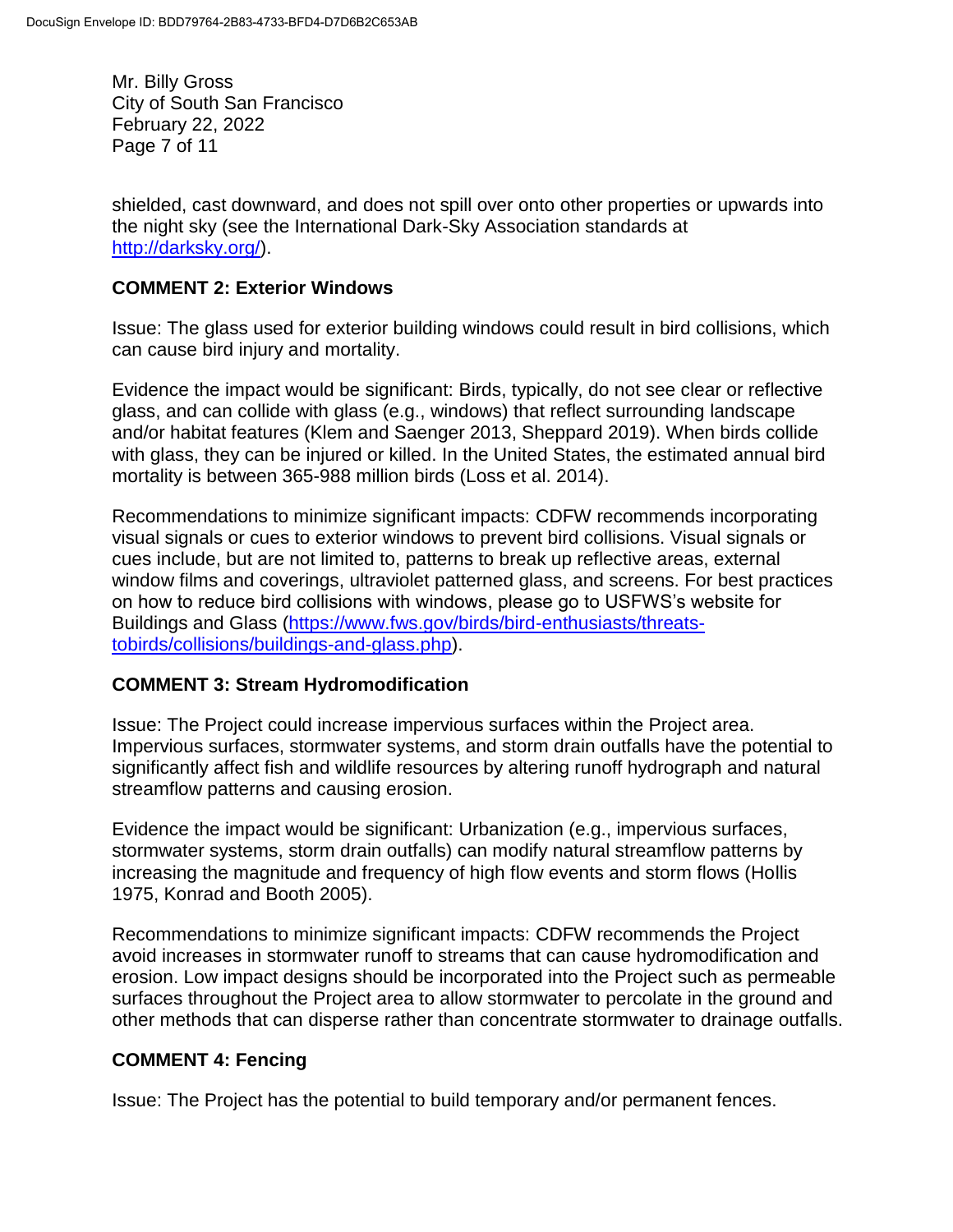Mr. Billy Gross City of South San Francisco February 22, 2022 Page 8 of 11

Evidence the impact would be significant: Fencing can be a hazard to wildlife causing entanglement and mortality (van der Ree 1999, Stuart et al. 2001, Harrington and Conover 2006). Recommendation to minimize significant impacts: CDFW recommends that if fencing is built, the Project use wildlife friendly fencing.

### **COMMENT 5: Nesting Birds**

Issue: Project construction could result in disturbance of nesting birds.

Evidence the impact would be significant: Noise can impact bird behavior by masking signals used for bird communication, mating, and hunting (Bottalico et al. 2015). Birds hearing can also be damaged from noise and impair the ability of birds to find or attract a mate and prevent parents from hearing calling young (Ortega 2012).

Recommendations to minimize significant impacts: If ground-disturbing or vegetationdisturbing activities occur during the bird breeding season (February through early-September), the Project applicant is responsible for ensuring that implementation of the Project does not result in violation of Fish and Game Code.

To evaluate and avoid for potential impacts to nesting bird species, CDFW recommends incorporating the following mitigation measures into the Project's draft EIR, and that these measures be made conditions of approval for the Project.

### **Recommended Mitigation Measure 1: Nesting Bird Surveys**

If ground-disturbing or vegetation-disturbing activities occur during the bird breeding season, CDFW recommends that a qualified avian biologist conduct pre-Project activity nesting bird surveys no more than seven (7) days prior to the start of ground or vegetation disturbance and if there is a four day or more lapse in ground or vegetation disturbance. CDFW recommends that nesting bird surveys cover a sufficient area around the Project area to identify nests and determine their status. A sufficient area means any area potentially affected by the Project.

During nesting bird surveys, CDFW recommends that a qualified avian biologist establish behavioral baseline of all identified nests. During Project activities, CDFW recommends having the qualified avian biologist continuously monitor nests to detect behavioral changes resulting from Project activities. If behavioral changes occur, CDFW recommends stopping the activity, that is causing the behavioral change, and consulting with a qualified avian biologist on additional avoidance and minimization measures.

### **Recommended Mitigation Measure 2: Nesting Bird Buffers**

During Project activities, if continuous monitoring of nests by a qualified avian biologist is not feasible, CDFW recommends a minimum no-disturbance buffer of 250 feet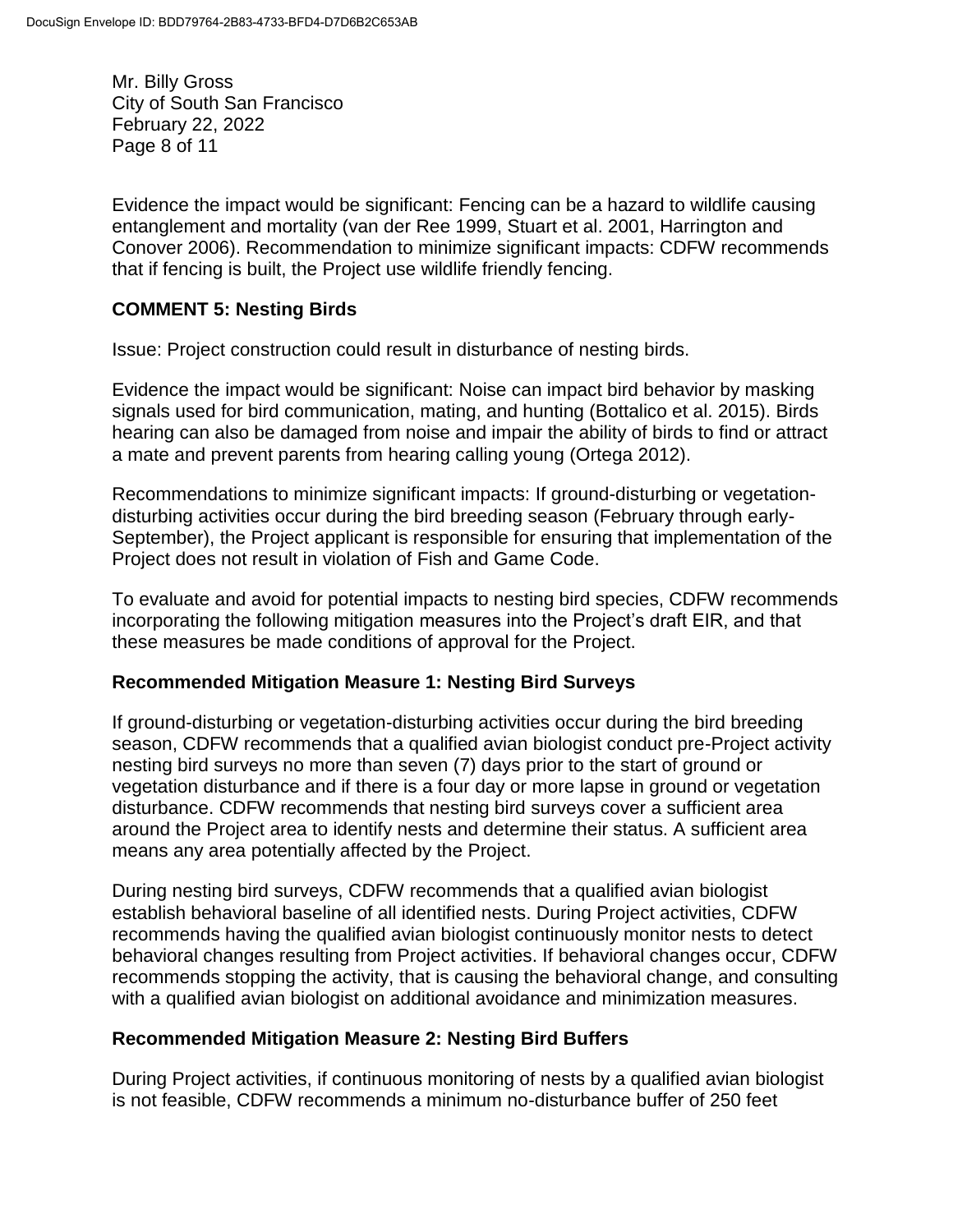Mr. Billy Gross City of South San Francisco February 22, 2022 Page 9 of 11

around active nests of non-listed bird species and a 1,000-foot no-disturbance buffer around active nests of non-listed raptors. These buffers are advised to remain in place until the breeding season has ended or until a qualified avian biologist has determined that the birds have fledged and are no longer reliant upon the nest or on-site parental care for survival. Variance from these no-disturbance buffers is possible when there is compelling biological or ecological reason to do so, such as when the Project area would be concealed from a nest site by topography. CDFW recommends that a qualified avian biologist advise and support any variance from these buffers.

## **ENVIRONMENTAL DATA**

CEQA requires that information developed in environmental impact reports and negative declarations be incorporated into a database which may be used to make subsequent or supplemental environmental determinations. [Pub. Resources Code, § 21003, subd. (e)]. Accordingly, please report any special-status species and natural communities detected during Project surveys to CNDDB. The CNNDB online field survey form and other methods for submitting data can be found at the following link: [https://wildlife.ca.gov/Data/CNDDB/Submitting-Data.](https://wildlife.ca.gov/Data/CNDDB/Submitting-Data) The types of information reported to CNDDB can be found at the following link: [https://wildlife.ca.gov/Data/CNDDB/Plants](https://wildlife.ca.gov/Data/CNDDB/Plants-and-Animals)[and-Animals.](https://wildlife.ca.gov/Data/CNDDB/Plants-and-Animals)

### **FILING FEES**

CDFW anticipates that the Project will have an impact on fish and/or wildlife, and assessment of filing fees is necessary (Fish and Game Code, § 711.4; Pub. Resources Code, § 21089). Fees are payable upon filing of the Notice of Determination by the Lead Agency and serve to help defray the cost of environmental review by CDFW.

If you have any questions, please contact Mr. Will Kanz, Environmental Scientist, at [Will.Kanz@wildlife.ca.gov;](mailto:Will.Kanz@wildlife.ca.gov) or Mr. Wesley Stokes, Senior Environmental Scientist (Supervisor), at [Wesley.Stokes@wildlife.ca.gov.](mailto:Wesley.Stokes@wildlife.ca.gov)

Sincerely,

-DocuSigned by: Erin Chappell

Erin Chappell Regional Manager Bay Delta Region

cc: State Clearinghouse, SCH No. 2021020064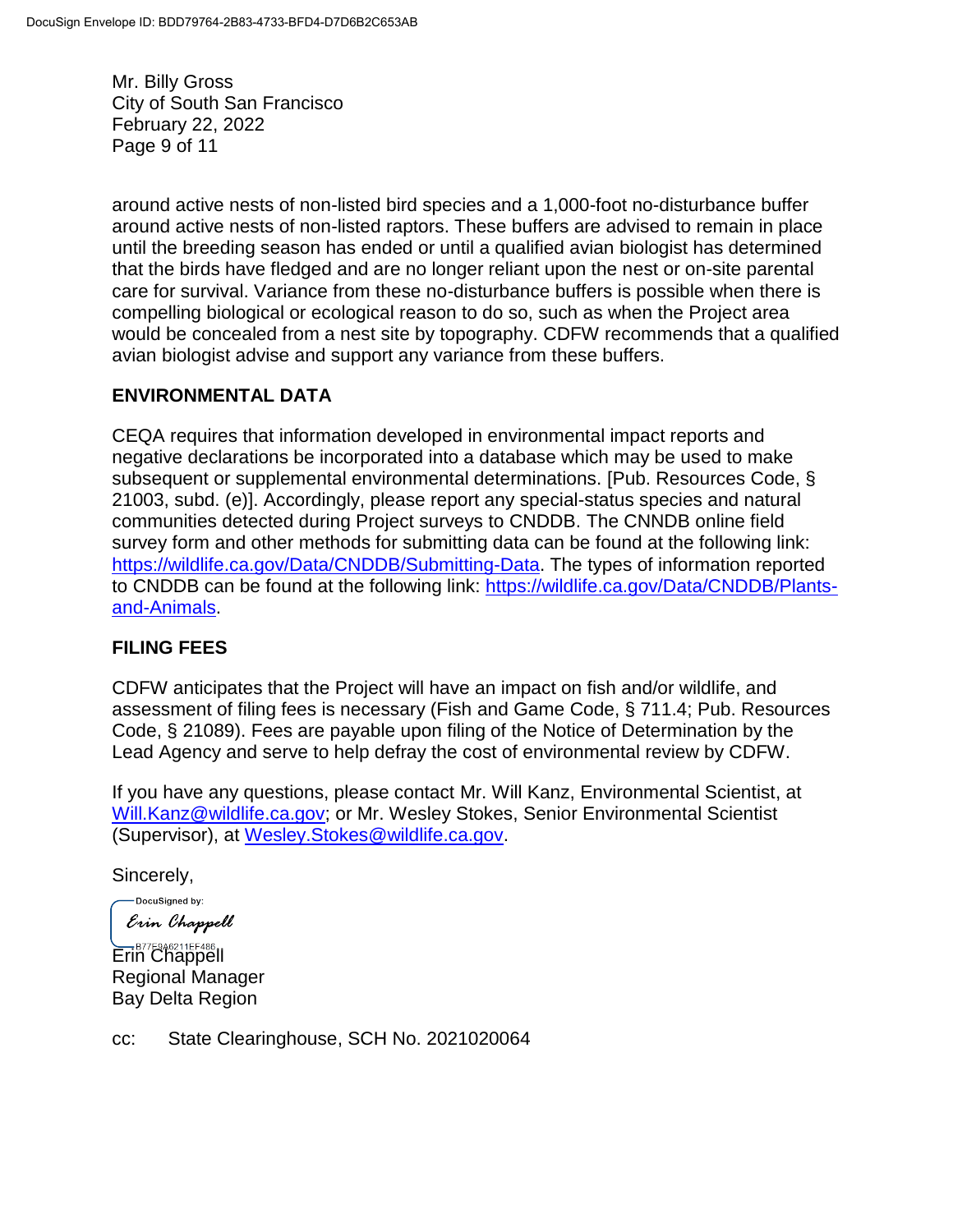Mr. Billy Gross City of South San Francisco February 22, 2022 Page 10 of 11

### **REFERENCES**

- Beiswenger, R. E. 1977. Diet patterns of aggregative behavior in tadpoles of Bufo americanus, in relation to light and temperature. Ecology 58:98–108.
- Bottalico, Pasquale & Spoglianti, Dorina & Bertetti, Carlo & Falossi, Marco. 2015. Effect of noise generated by construction sites on birds, paper presented at Internoise 2015, International Congress and Exposition on Noise Control Engineering.
- Harrington, J. L., and M. R. Conover. 2006. Characteristics of ungulate behavior and mortality associated with fences. Wildlife Society Bulletin 34:1295–1305.
- Hollis, G. 1975. The effect of urbanization on floods of different recurrence interval. Water Resources Research 11:431-435.
- Klem, D. and P. G. Saenger. 2013. Evaluating the Effectiveness of Select Visual Signals to Prevent Bird-window Collisions. The Wilson Journal of Ornithology 125(2):406-411.
- Konrad, C.P. and D.B. Booth. 2005. Hydrologic changes in urban streams and their ecological significance, paper presented at American Fisheries Society Symposium, American Fisheries Society.
- Longcore, T., and C. Rich. 2004. Ecological light pollution Review. Frontiers in Ecology and the Environment 2:191–198.
- Loss, S.R., T. Will, S.S. Loss, and P.P. Marra. 2014. Bird-building collisions in the United States: estimates of annual mortality and species vulnerability. Condor 116: 8-23.
- Miller, M. W. 2006. Apparent effects of light pollution on singing behavior of American robins. The Condor 108:130–139.
- Ortega, C. P. 2012. Chapter 2: Effects of noise pollution on birds: A brief review of our knowledge. Ornithological Monographs 47: 6-22.
- Stuart, J. N., M. L. Watson, T. L. Brown, and C. Eustice. 2001. Plastic netting: An entanglement hazard to snakes and other wildlife. Herpetological Review 32:162–164.
- Sheppard, C. D. 2019. Evaluating the relative effectiveness of patterns on glass as deterrents of bird collisions with glass. Global Ecology and Conservation 20:e00795.